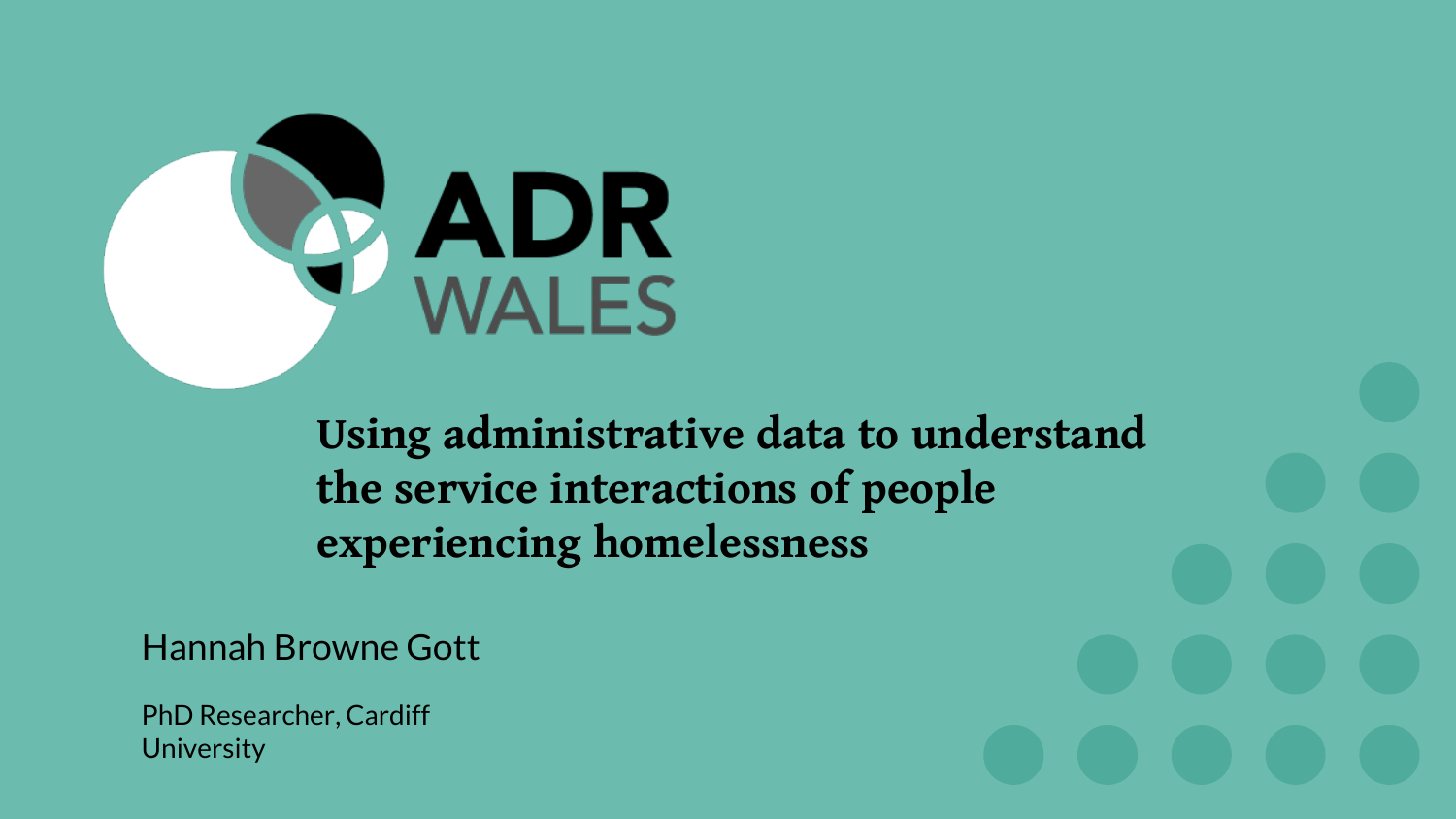## **Outline**



- Using administrative data in homelessness research
- 2. Datasets used in this research
- 3. Applying the lens of intersectionality
- 4. Analysis of bias in homelessness administrative data
- 5. Initial homelessness data findings (1)
- 6. Initial homelessness data findings (2)
- 7. Initial accident and emergency data findings (1)
- 8. Initial accident and emergency findings (2)
- 9. Questions

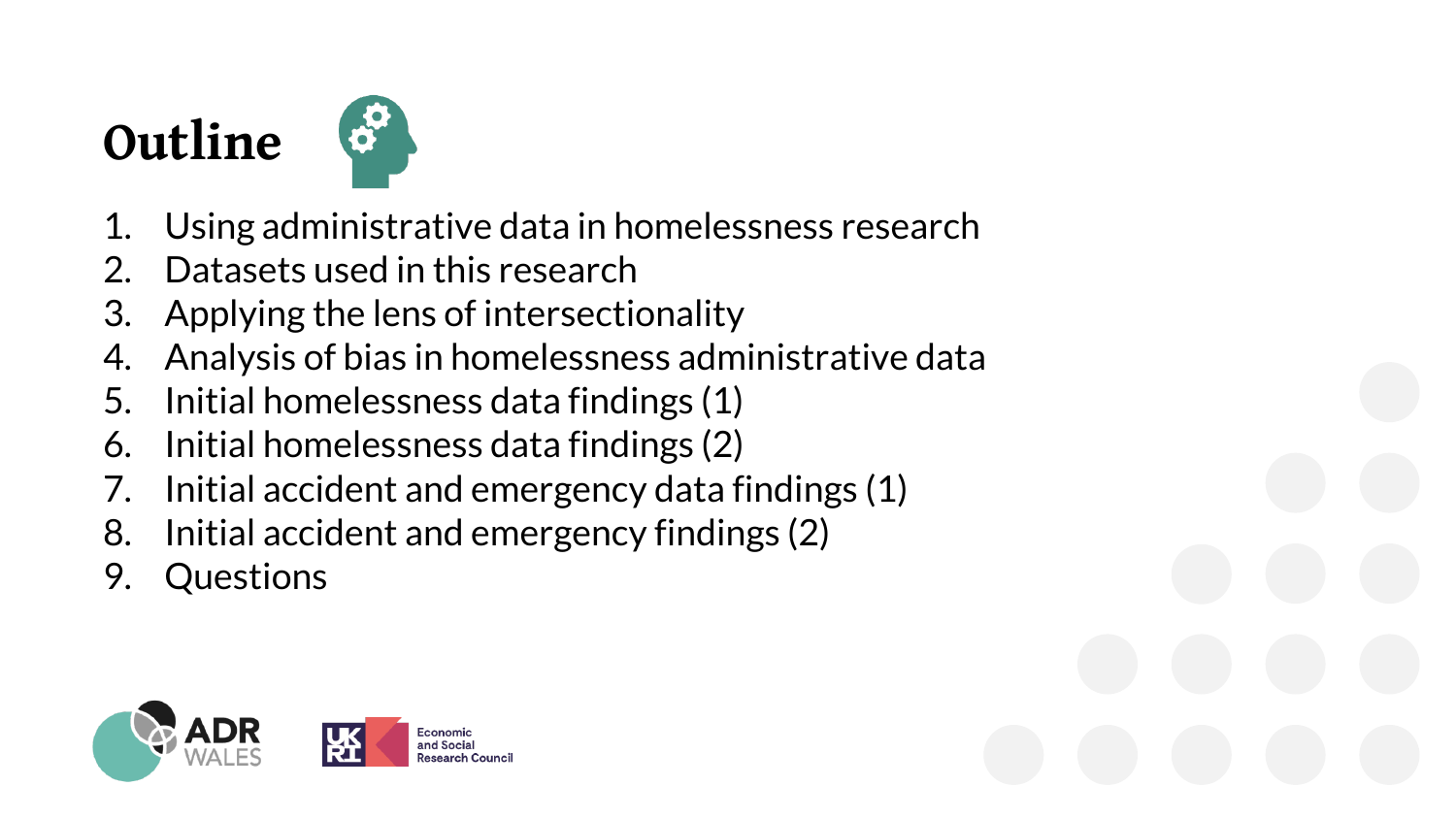# **The benefits of using administrative data in homelessness research**



"Because people who experience homelessness are often users of multiple systems and are often homeless in part because of ineffective programmes and insufficient aftercare, these data may be crucial to identifying the gaps that need to be filled to prevent and reduce the duration of homelessness spells. These data can also make visible what may otherwise be hidden and understudied aspects of the homelessness problem"

**Culhane 2016**

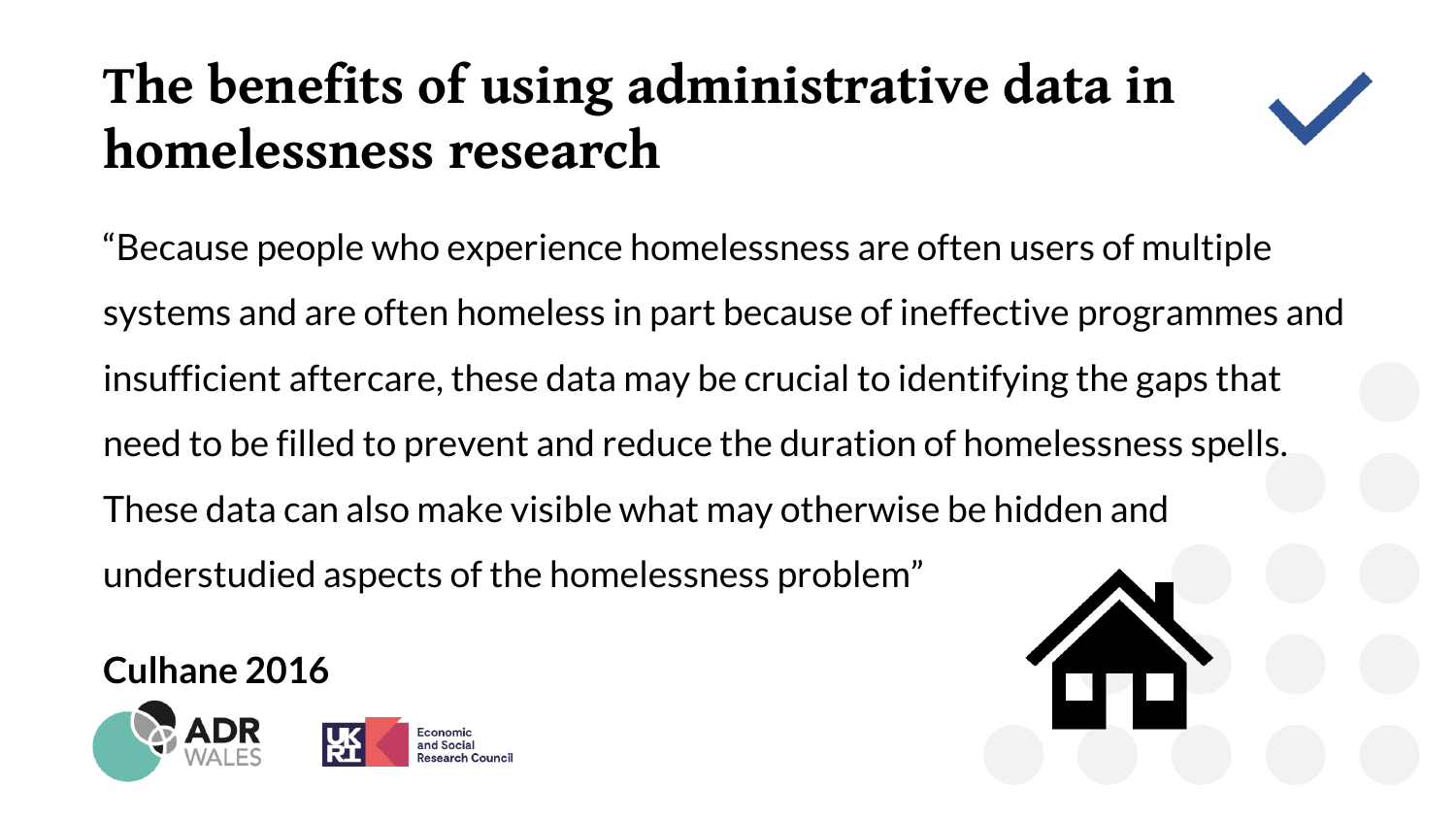### **Datasets used**



Emergency department attendance

#### Local authority homelessness department

#### Homelessness data fields **A&E** data fields

Cause of homelessness Type of injury

Homelessness solution **Alcohol use** 

Drug and alcohol use Area of the body





Ethnicity **Arrival mode** Household type Triage category Priority need group **Discharge category**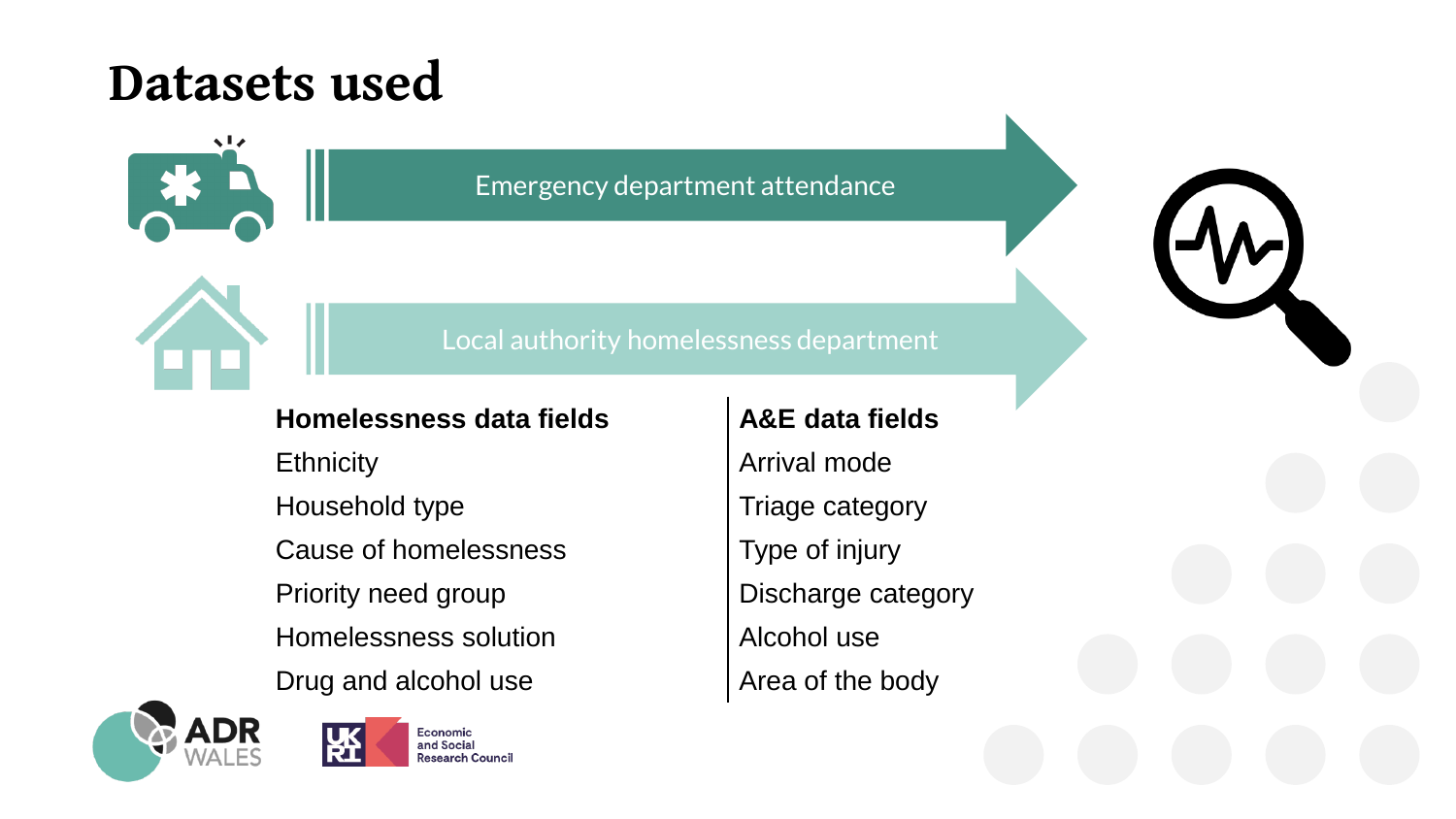# **Using the lens of intersectionality in quantitative research**



"Intersectionality is a lens through which you can see where power comes and collides, where it interlocks and intersects. It's not simply that there's a race problem here, a gender problem here, and a class or LBGTQ problem there."

#### **Kimberlé Crenshaw**



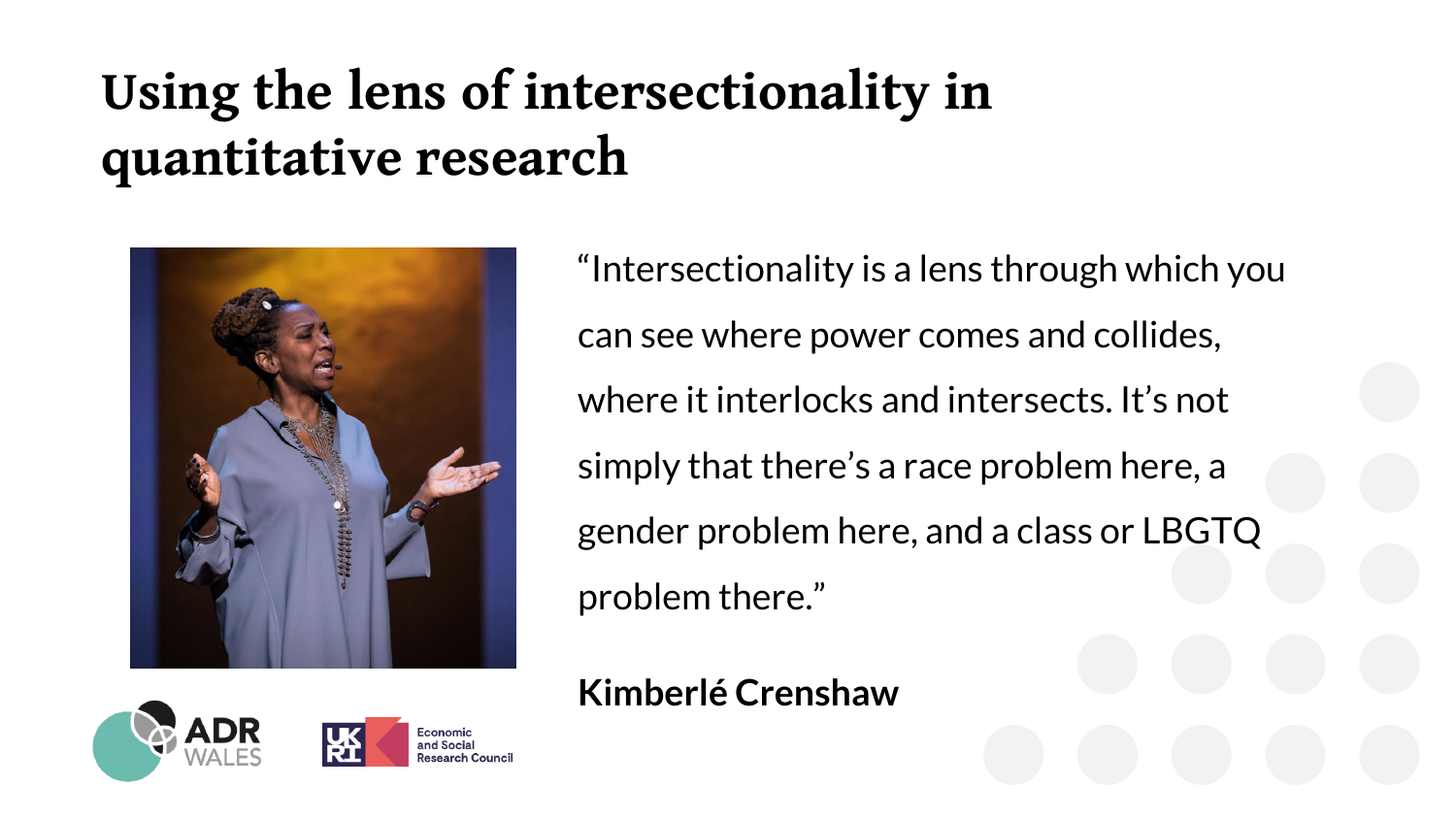# **Analysis of bias within the data**



- **41%** of data entries have been flagged as poor quality and unsuitable for further analysis.
- This is **6, 951** of the total **16, 971** homelessness service interactions.



White Asian or British Asian Black or Black British Department aroup Not known

Base: Poor quality data: 6, 951. Good quality data: 10, 020



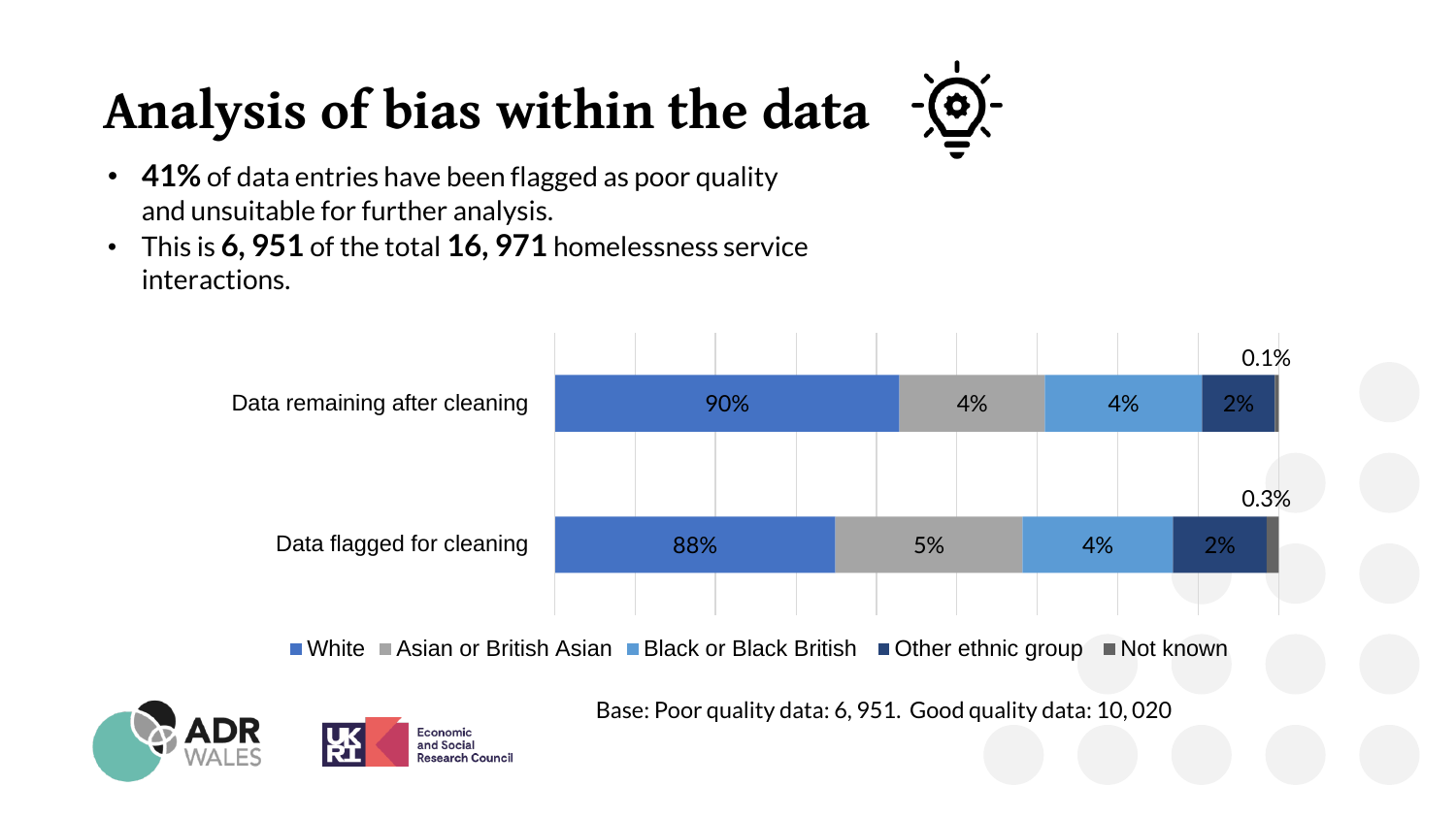#### $\left(\frac{1}{2}\right)$ **Initial homelessness data findings (1)**

Homelessness service interactions between 2014 - 2017

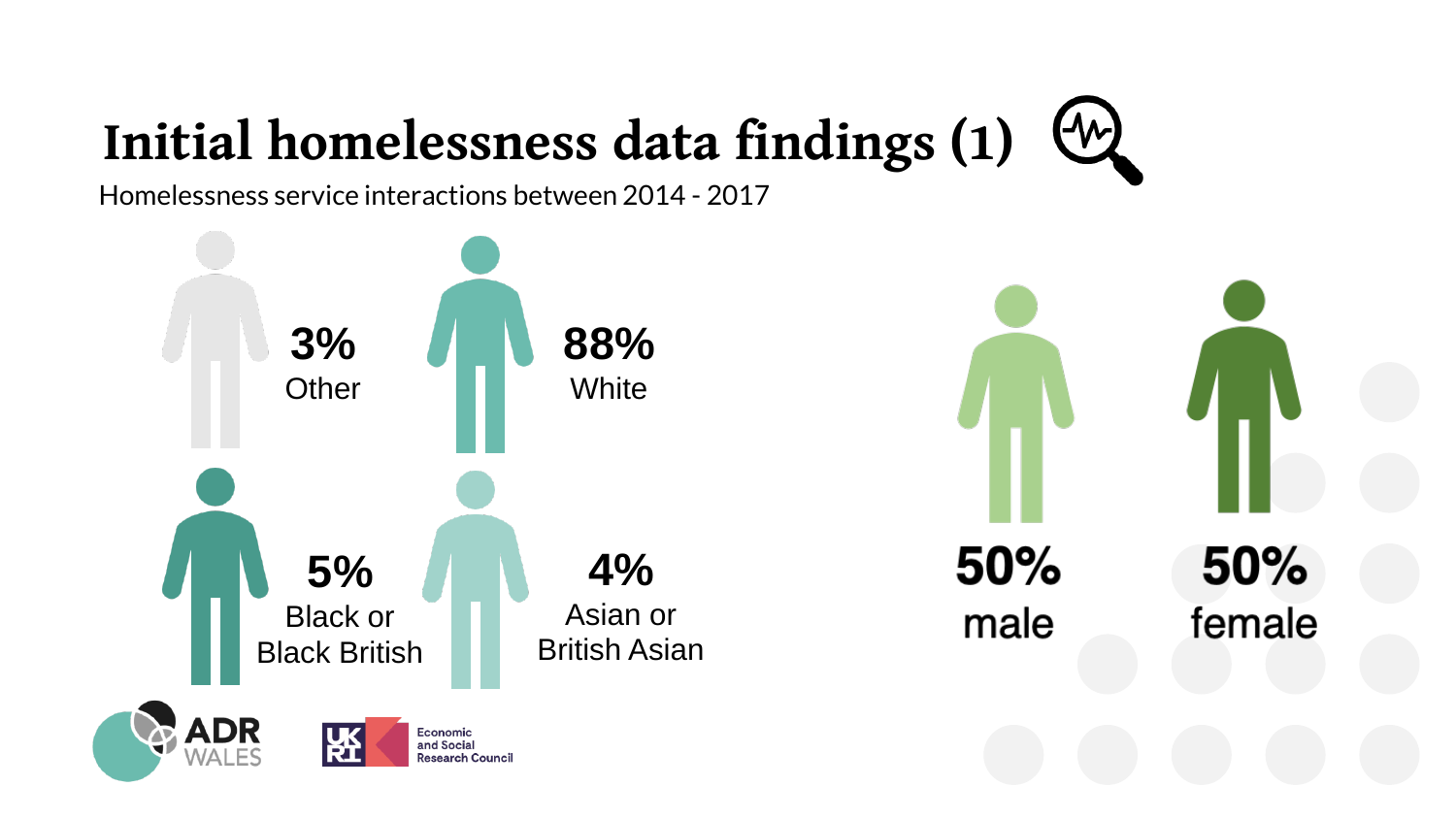# **Initial homelessness data findings (2)**

4% 2%

 $4 >$ 

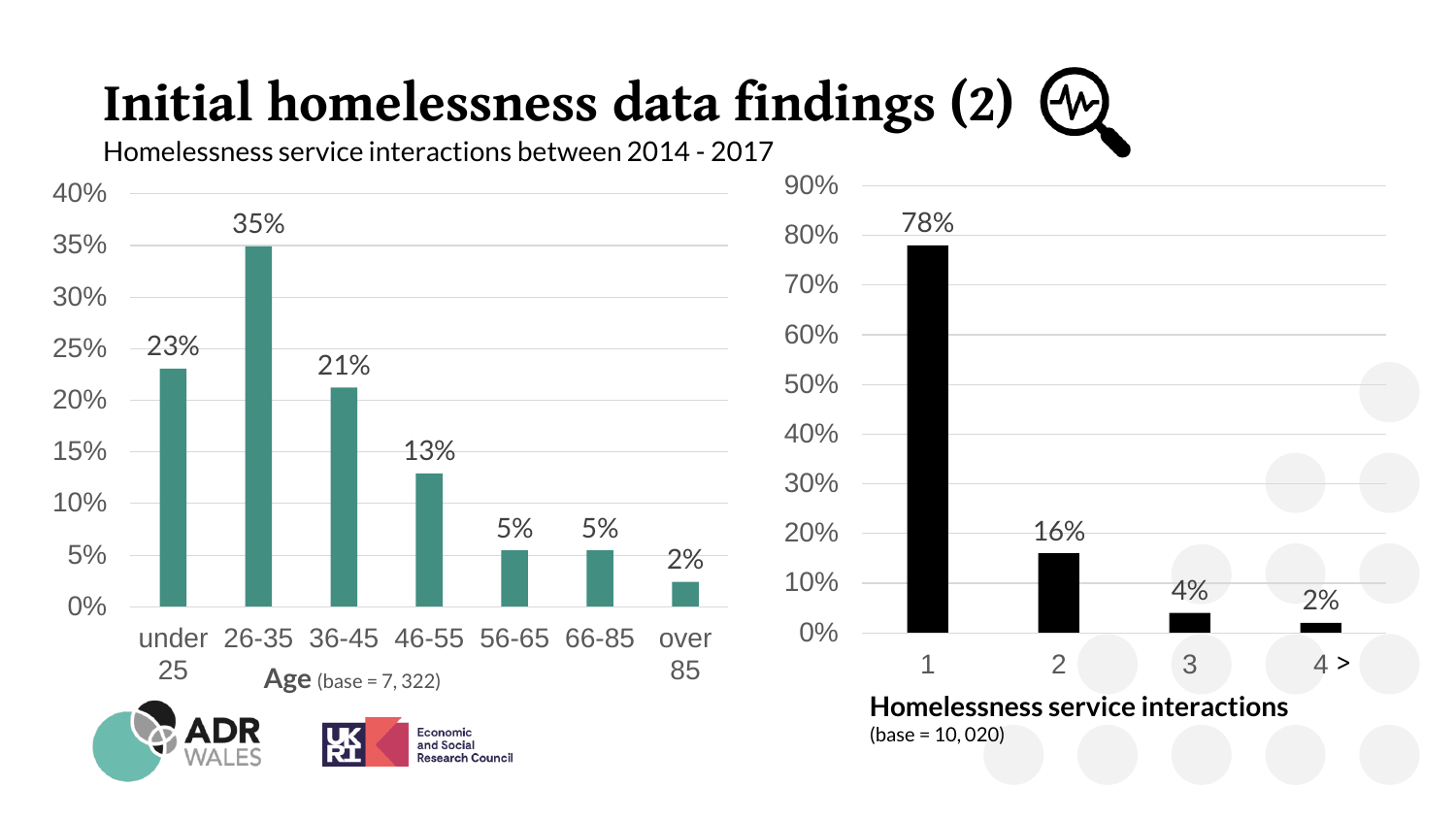# **Initial accident and emergency data findings**

0%  $1\%$ 2% 3% 4% 5% 6% 7% 8% 9% 10%  $\overline{\phantom{0}}$ പ ധ  $\overline{4}$ 5  $\circ$  $\overline{\phantom{0}}$  $\infty$  $\mathcal{O}$  $\supseteq$ 1<br>1<br>1<br>1  $\frac{1}{2}$  $\overline{4}$ 15-20 21-30 31-50 51-100 101-238

Number of visits to A&E between 2014 - 2017

Base for visited A&E = 36, 086



- Alcohol played a part in **6%** of all admissions
- For **4%** of all attendances individuals arrived in a police car
- A majority of attendances **(15%)** at A&E were for non-injury related reasons
- The most common injuries were falls, trips and slips **(4%)** and blunt force injuries **(3%)**
- **13%** of service interactions ended when patients self discharged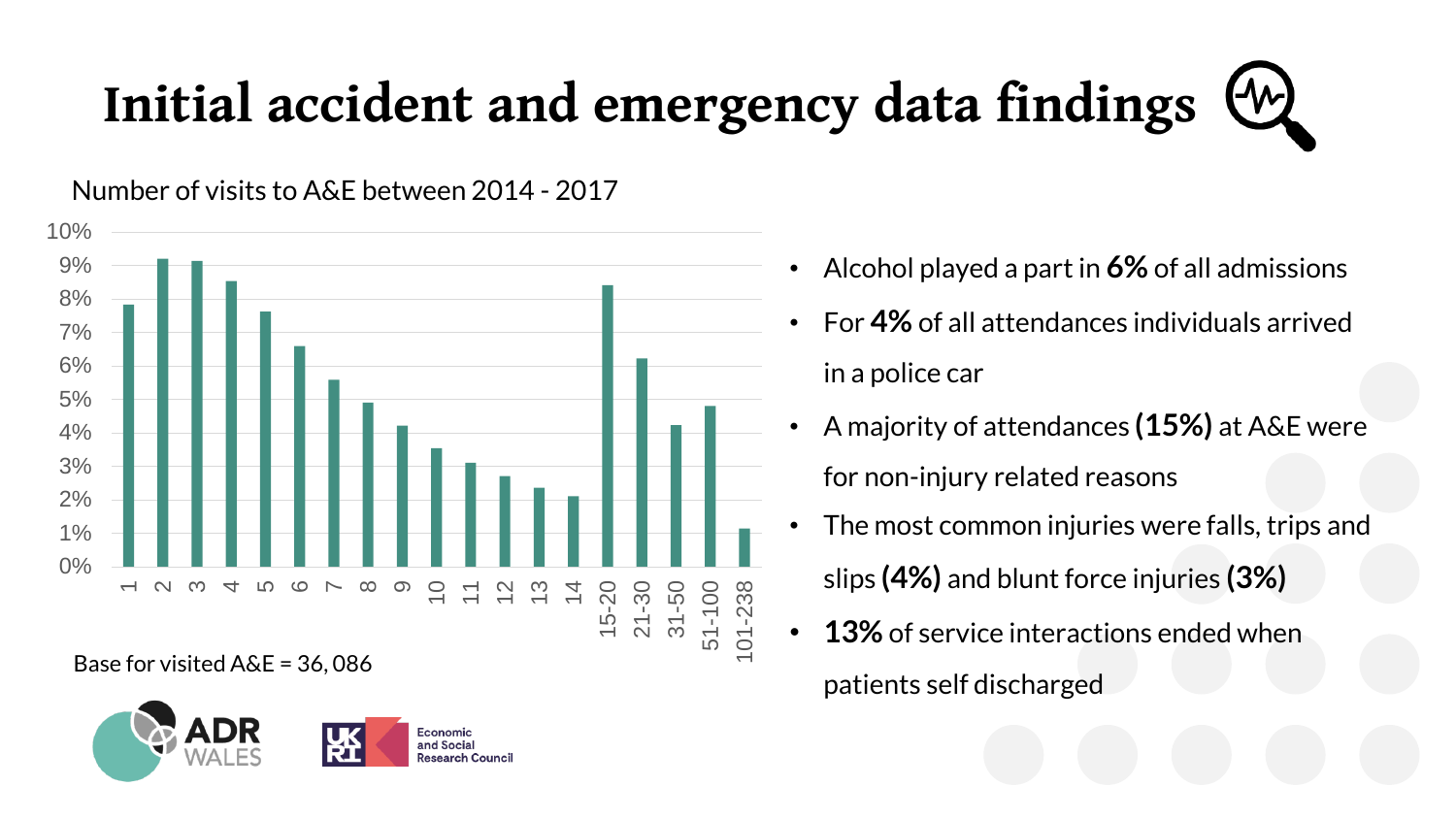## **Initial A&E data findings (2)**

Visited A&E during the study period

Did not attend A&E during the study period

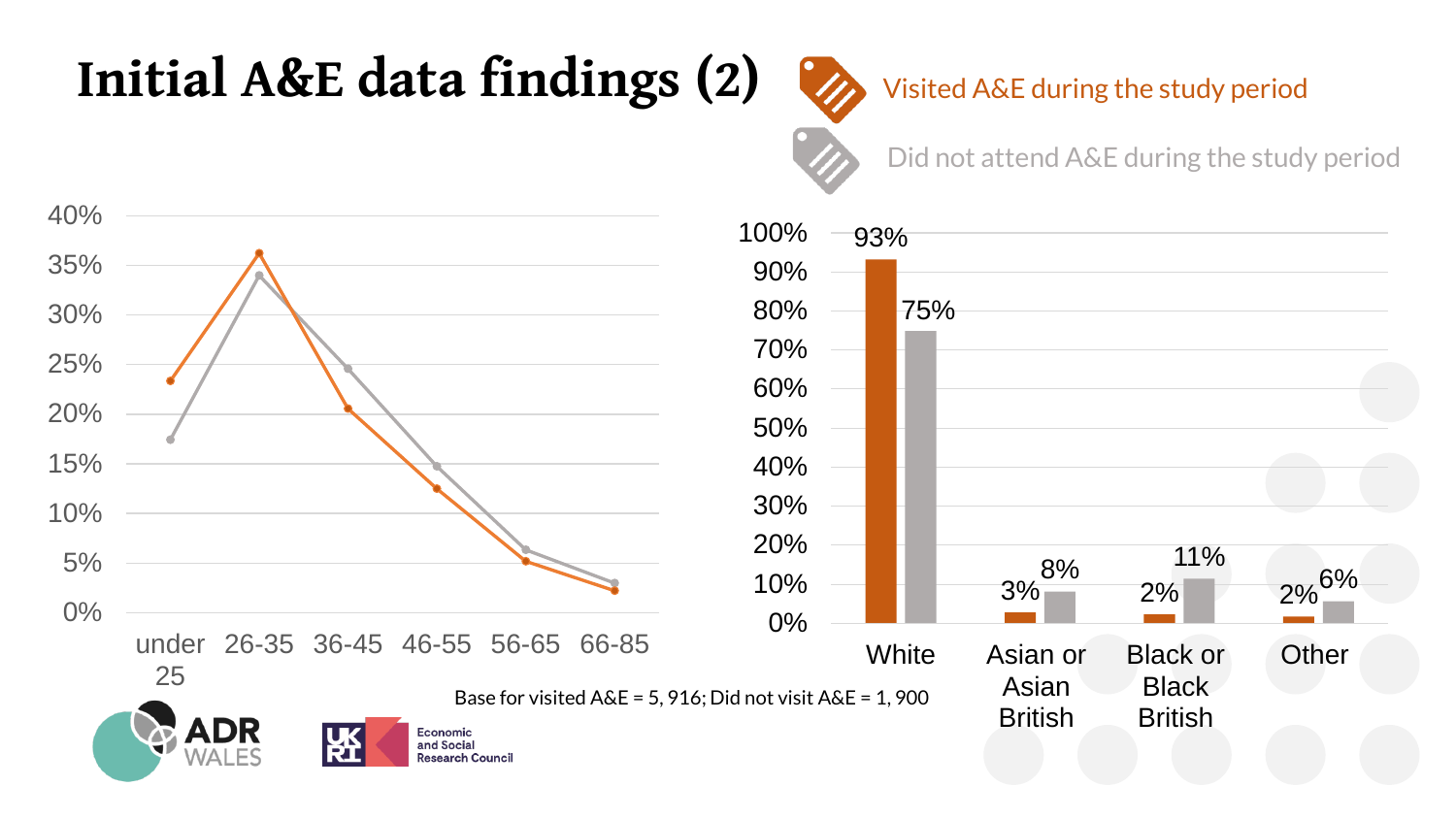### **Next steps . . .**

Data linkage using police and crime data



Time to event analysis for:

Repeat homelessness interactions

Exploration of early intervention points in health and homelessness service

interactions for domestic violence and substance use

Exploration of service interactions for victims of crime who later experience homelessness